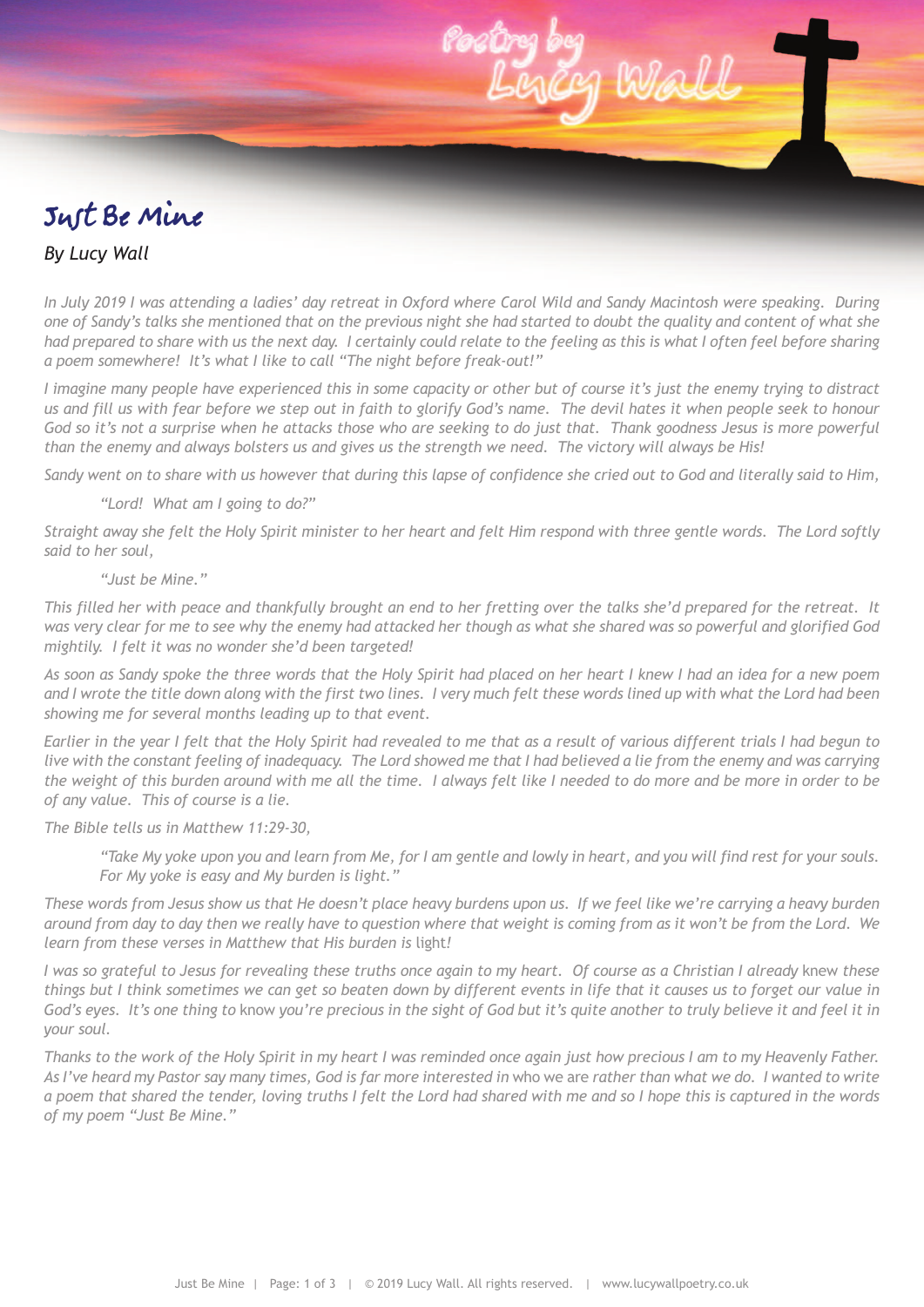

Just be Mine, My dearest heart. Just be Mine, My love. Simply walk within the grace I give you from above. No pressure do I place on you, I do not make demands, Requests or expectations, no entreaties or commands.

I only ask you find your rest within My warm embrace, My strength will always see you through the challenges you face. I Am your Redeemer and it's you that I adore, Remain at My right hand where there is joy forevermore.

Rise up and come away with Me, let sorrow be removed. Dwell within My presence where your soul shall not be moved. Strive not for My attention for it's *you* that I desire. My precious one, your fellowship is all that I require.

My focus centres not around the many things you do; Although they bring Me joy, My love My interest is in *you*. Oh how My heart rejoices when you come before My Throne! I yearn for you My love, I yearn for you and you alone.

Bring Me no possessions and come just as you are; I Am your inheritance, your bright and Morning Star. Though you may feel inadequate and trials seem too tough, Remember that I died for you so know you are enough.

Let My arms protect you, let Me guide you in My ways. Let My wisdom lead you with assurance all your days For I and I alone Am the God who makes you holy; You've nothing more to prove, I long for you and you only.

Put your trust in Me, My love, My promises are true, You bring Me such delight and My heart *belongs* to you! Surrender all you are to Me and rest in the Divine. Just be Mine, My dearest heart. Belovéd, just be Mine.

*Psalm 103:14 "For He knows our frame; He remembers that we are dust."*

*Psalm 16 "Preserve me, O God, for in You I put my trust. O my soul, you have said to the Lord,*

*"You are my Lord, My goodness is nothing apart from You."*

*As for the saints who are on the earth, "They are the excellent ones, in whom is all my delight."*